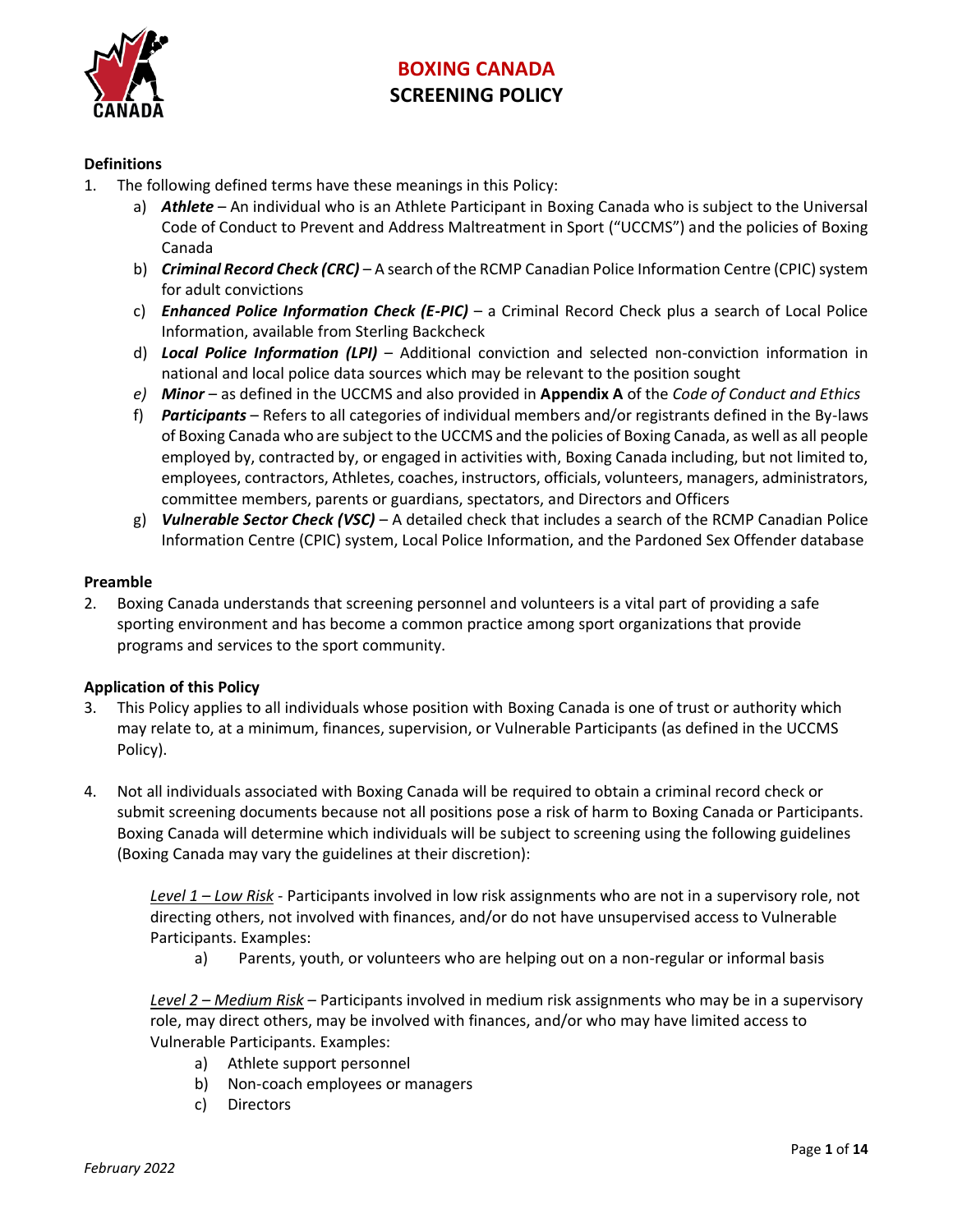

- d) Coaches who are typically under the supervision of another coach
- e) Officials

*Level 3 – High Risk* – Participants involved in high risk assignments who occupy positions of trust and/or authority, have a supervisory role, direct others, are involved with finances, and who have frequent or unsupervised access to Vulnerable Participants. Examples:

- a) Full time coaches
- b) Coaches who travel with Athletes
- c) Coaches who could be alone with Athletes

### **Screening Committee**

- 5. The implementation of this policy is the responsibility of the Screening Committee which is a committee composed of either one (1) or three (3) members. Boxing Canada will ensure that the members appointed to the Screening Committee possess the requisite skills, knowledge and abilities to accurately screen documents and render decisions under this Policy.
- 6. The Screening Committee is responsible for reviewing all documents submitted and, based on the review, making decisions regarding the appropriateness of individuals filling positions within Boxing Canada. In carrying out its duties, the Screening Committee may consult under a signed waiver (as per Appendix C., Privacy Statement) with independent experts including lawyers, police, risk management consultants, volunteer screening specialists, or any other person.
- 7. Nothing in this Policy restricts or limits the Screening Committee from requesting that the individual attend an interview with the Screening Committee if the Screening Committee considers that an interview is appropriate and necessary to screen the individual's application.
- 8. Nothing in this Policy restricts or limits the Screening Committee from requesting the individual's authorization to contact any professional, sporting or other organization in order to assess the individual's suitability for the position that they are seeking.
- 9. Nothing in this Policy restricts or limits the Screening Committee from requesting further information from the individual on more than one occasion, subject to the individual's right to insist that the Screening Committee make a decision on the basis of the information before it.
- 10. The Screening Committee may, where appropriate, draw an adverse inference from an individual's failure to provide information or answer queries.
- 11. When assessing an individual's screening application, the Screening Committee shall determine whether there is reason to believe that the individual may pose a risk to Boxing Canada or to another individual.
- 12. An individual having been previously penalized for a prior offence shall not prevent the Screening Committee from considering that offence as part of the individual's screening application.
- 13. If the Screening Committee determines on the basis of the individual's screening application, in addition to any further material received by it, that the individual does not pose a risk to the members of Boxing Canada, the Screening Committee shall approve the individual's application, subject to the Screening Committee's right to impose conditions.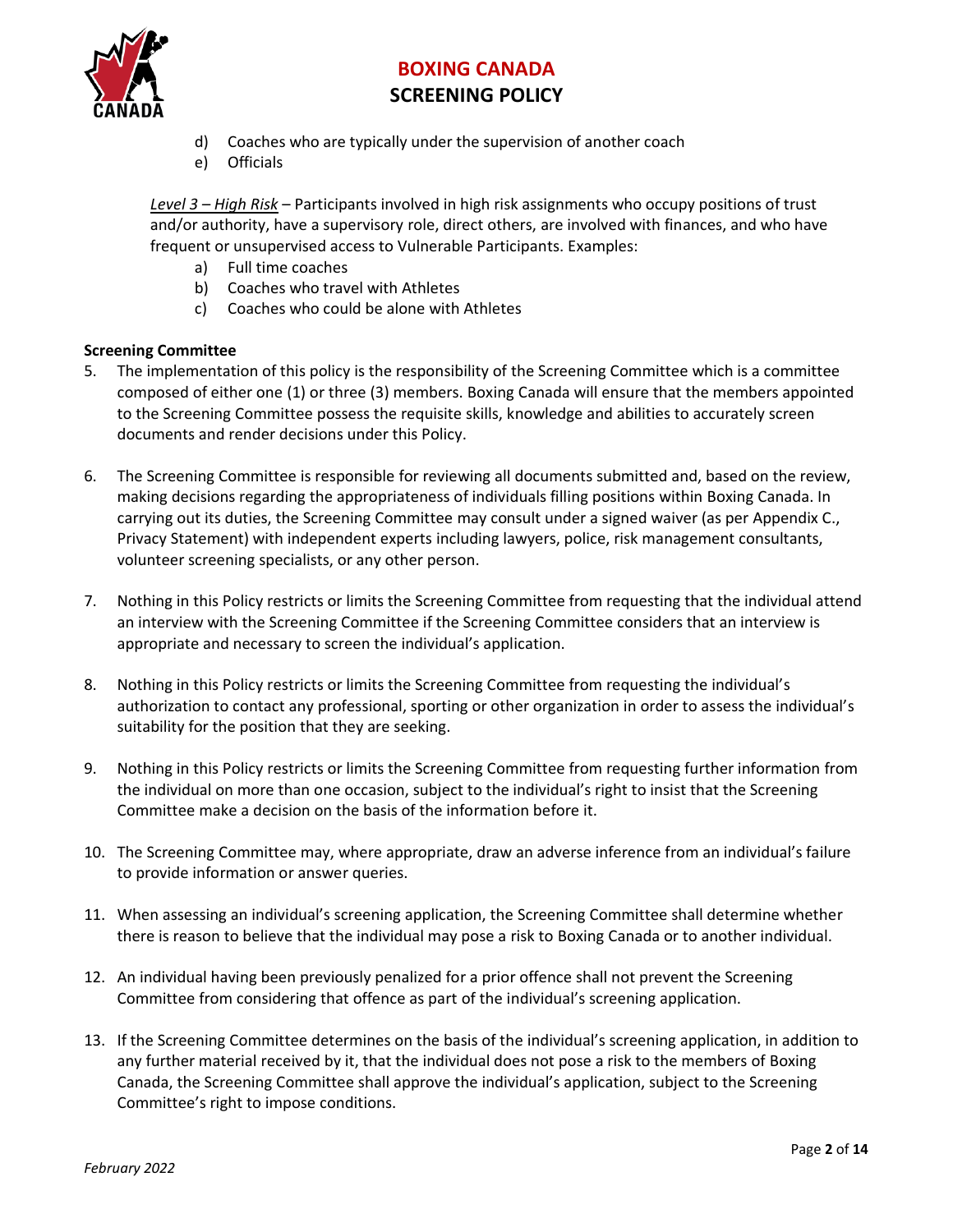

- 14. In the case of a decision denying an application or approving an application with conditions, a copy of the decision shall be provided to the applicant and to the Board of Directors of Boxing Canada, which may disseminate the decision as they see fit in order to best fulfil the mandate of Boxing Canada.
- 15. A Participant whose screening application has been denied or revoked may not re-apply to participate in the programs or activities of Boxing Canada for two (2) years from the date the rejected application was made.

### **Screening Requirements**

- 16. A Screening Requirements Matrix is provided as **Appendix A**.
- 17. It is the policy of Boxing Canada that when an individual is first engaged by the organization:
	- a) Level 1 individuals will:
		- i. Complete an Application Form (**Appendix B**)
		- ii. Complete a Screening Disclosure Form (**Appendix C**)
		- iii. Participate in training, orientation, and monitoring as described in the Screening Requirements Matrix (**Appendix A**)
	- b) Level 2 individuals will:
		- i. Complete an Application Form
		- ii. Complete a Screening Disclosure Form
		- iii. Complete and provide an E-PIC
		- iv. Provide one letter of reference related to the position
		- v. Participate in training, orientation, and monitoring as described in the Screening Requirements Matrix (**Appendix A**)
		- vi. Provide a driver's abstract, if requested
	- c) Level 3 individuals will:
		- i. Complete an Application Form
		- ii. Complete a Screening Disclosure Form
		- iii. Complete and provide an E-PIC and a VSC
		- iv. Provide one letter of reference related to the position
		- v. Participate in training, orientation, and monitoring as described in the Screening Requirements Matrix (**Appendix A**)
		- vi. Provide a driver's abstract, if requested
	- d) If an individual subsequently receives a charge, conviction for, or is found guilty of, an offense they will report this circumstance immediately to Boxing Canada. Additionally, the individual will inform the organization of any changes in their circumstance that would alter their original responses in their Screening Disclosure Form.
	- e) If Boxing Canada learns that an individual has provided false, inaccurate, or misleading information, the individual will immediately be removed from their position and may be subject to further discipline in accordance with the *Discipline and Complaints Policy.*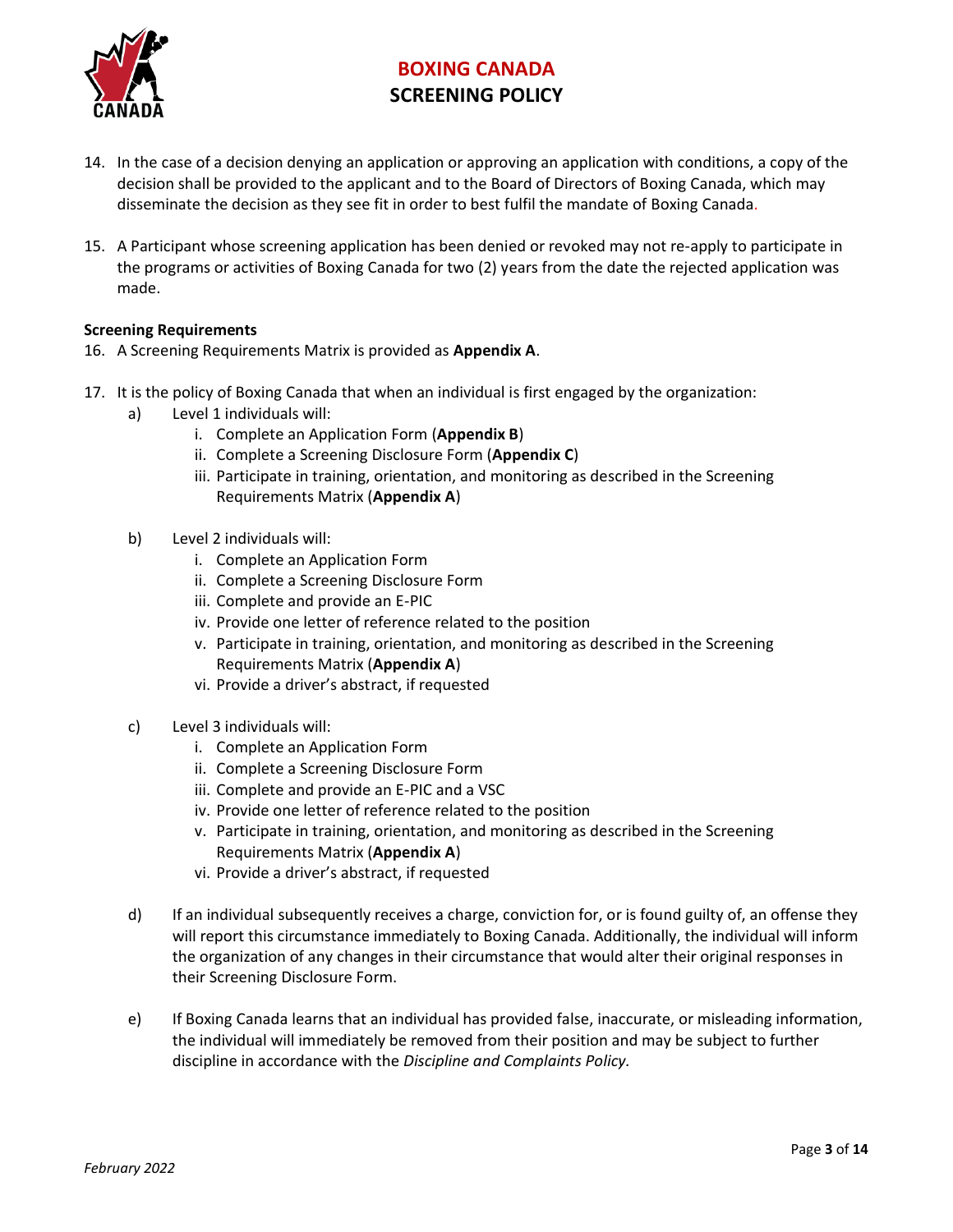

### **Young People**

- 18. For the purposes of this Policy, Boxing Canada define a young person as someone who is younger than 18 years old. When screening young people, Boxing Canada will:
	- a) Not require the young person to obtain a VSC or E-PIC; and
	- b) In lieu of obtaining a VSC or E-PIC, require the young person to submit up to two (2) additional letters of reference.
- 19. Notwithstanding the above, Boxing Canada may ask a young person to obtain a VSC or E-PIC if the organization suspects the young person has an adult conviction and therefore has a criminal record. In these circumstances, the organization will be clear in its request that it is not asking for the young person's *youth record*. Boxing Canada understands that they may not request to see a young person's youth record.

### **Renewal**

- 20. Unless the Screening Committee determines, on a case-by-case basis, to modify the submission requirements, individuals who are required to submit an E-PIC, Screening Disclosure Form, or Screening Renewal Form, are required to submit the documents as follows:
	- a) An E-PIC every three years
	- b) A Screening Disclosure Form every three years
	- c) A Screening Renewal Form (**Appendix D**) every year
	- d) A Vulnerable Sector Check once
- 21. At any time, including after either the submission of an individual's application or its approval (with or without conditions), the Screening Committee may re-open an individual's file for additional screening if it is advised of new information that, in the discretion of Boxing Canada, could affect the assessment of the individual's suitability for participation in the programs or activities of Boxing Canada, or the individual's interactions with other individuals involved with Boxing Canada.

#### **Orientation, Training, and Monitoring**

- 22. The type and amount of orientation, training, and monitoring will be based on the individual's level of risk, at the discretion of Boxing Canada.
- 23. Orientation may include, but is not limited to: introductory presentations, facility tours, equipment demonstrations, parent/Athlete meetings, meetings with colleagues and supervisors, orientation manuals, orientation sessions, and increased supervision during initial tasks or initial period of engagement.
- 24. Training may include, but is not limited to: certification courses, online learning, mentoring, workshop sessions, webinars, on-site demonstrations, and peer feedback.
- 25. At the conclusion of orientation and training, the individual will be required to acknowledge, in written form, that they have received and completed the orientation and training (**Appendix E**).
- 26. Monitoring may include but is not limited to: written or oral reports, observations, tracking, electronic surveillance (e.g., facility security cameras), and site visits.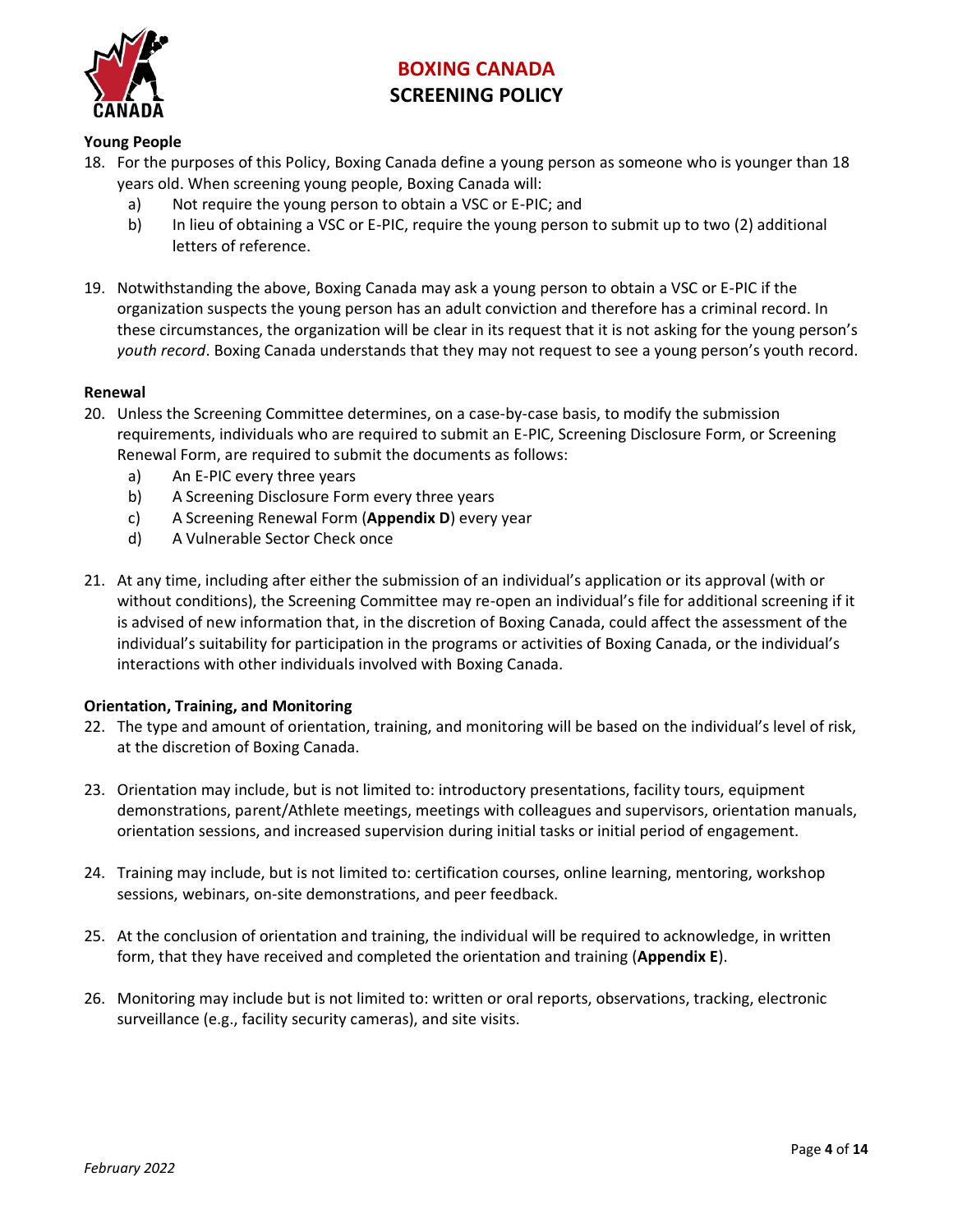

### **How to Obtain an E-PIC or VSC**

- 27. Boxing Canada has joined the Coaching Association of Canada's Responsible Coaching Movement and therefore has access to the E-PIC at a discounted rate. Participants can obtain an E-PIC via [https://www.sterlingtalentsolutions.ca/landing-pages/c/cac\\_ace/](https://www.sterlingtalentsolutions.ca/landing-pages/c/cac_ace/)
- 28. Boxing Canada, Boxing Ontario, and Participants based in Ontario understand that the *Police Record Checks Reform Act, 2015* requires the individual to consent in writing before requesting a criminal record check (such as an E-PIC). The Act also requires the individual to consent in writing for any disclosure of the results to the requesting organization.
- 29. Boxing Canada, Boxing BC Association, and Participants based in BC understand that the process for obtaining a Criminal Record Check is different than in other provinces and territories and that sections of this policy relating to obtaining a Criminal Record Check may not apply. In such cases, the Screening Committee will provide Participants with directions pursuant to the following website: **<https://www.viasport.ca/free-criminal-records-checks>**
- 30. Participants may only obtain a VSC by visiting an RCMP office or police station, submitting two pieces of government-issued identification (one of which must have a photo), and completing any required paperwork. Fees may also be required.
- 31. Fingerprinting may be required if there is a positive match with the individual's gender and birth date.
- 32. Boxing Canada understands that they may be required to assist an individual with obtaining a VSC. A Request for VSC (**Appendix E**) may need to be submitted or other documentation may need to be completed that describes the nature of the organization and the individual's role with Vulnerable Participants.

#### **Procedure**

- 33. Screening documents must be submitted to the Screening Committee.
- 34. An individual who refuses or fails to provide the necessary screening documents will be ineligible to volunteer or apply for the position sought. The individual will be informed that their application and/or position will not proceed until such time as the screening documents are submitted.
- 35. Boxing Canada understands that there may be delays in receiving the results of an E-PIC or a VSC. At the discretion of Boxing Canada, an individual may be permitted to participate in the role during the delay. This permission may be withdrawn at any time and for any reason.
- 36. Boxing Canada recognizes that different information will be available depending on the type of screening document that the individual has submitted. For example, an E-PIC may show details of a specific offense, or not, and/or a VSC may be returned with specific information or simply a notification indicating 'cleared' or 'not cleared'. The Screening Committee will use its expertise and discretion when making decisions based on the screening documents that have been submitted.
- 37. Following the review of the screening documents, the Screening Committee will decide:
	- a) The individual has passed screening and may participate in the desired position;
	- b) The individual has passed screening and may participate in the desired position with conditions;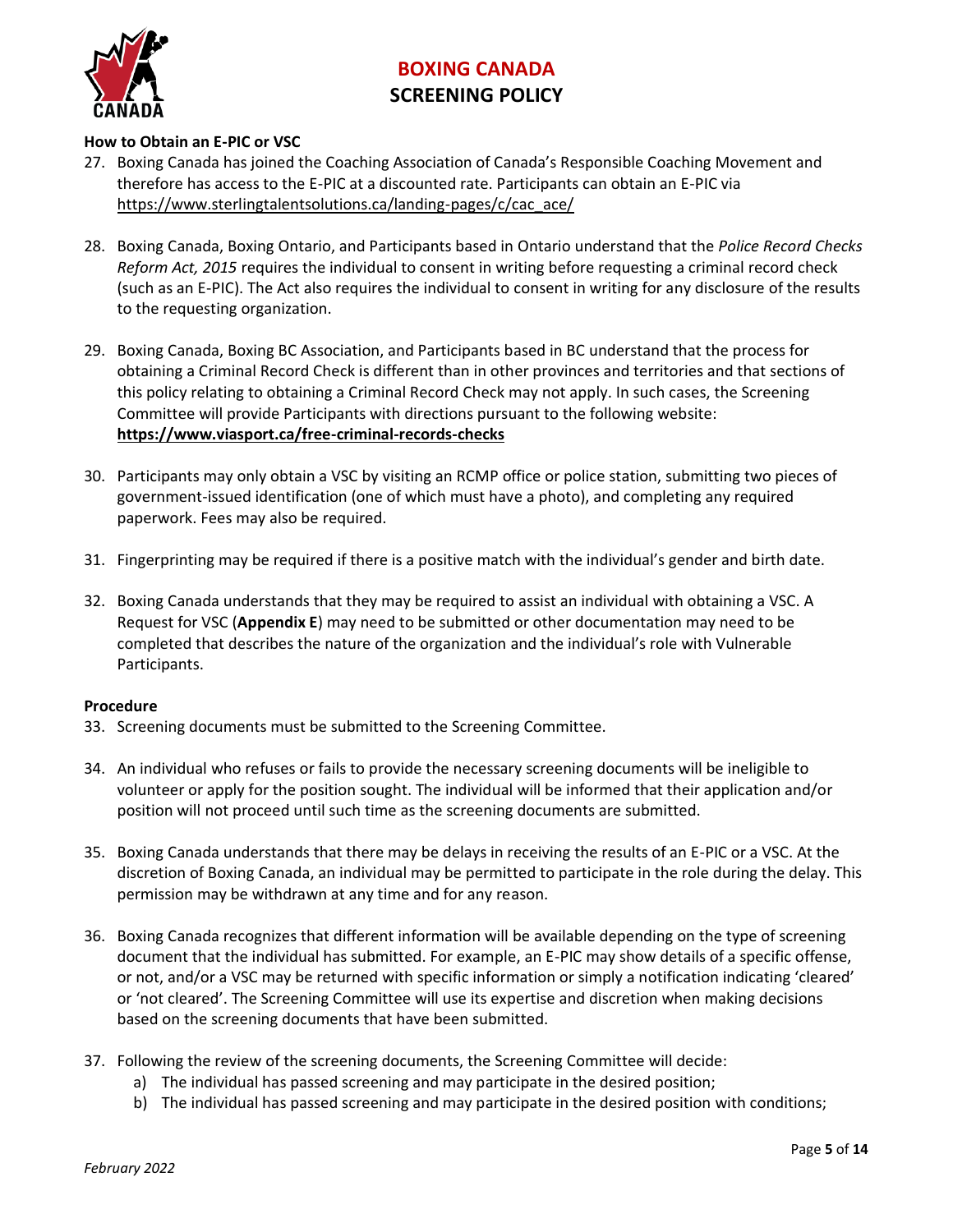

- c) The individual has not passed screening and may not participate in the desired position; or
- d) More information is required from the individual.
- 38. In making its decision, the Screening Committee will consider the type of offense, date of offense, and relevance of the offense to the position sought.
- 39. The Screening Committee must decide that an individual has not passed screening if the screening documentation reveals any of the following:
	- a) If imposed in the last three years:
		- i. Any offense involving the use of a motor vehicle, including but not limited to impaired driving
		- ii. Any offense of assault, physical or psychological violence
		- iii. Any offense involving trafficking or possession of illegal drugs
		- iv. Any offense involving conduct against public morals
		- v. Any offense involving theft or fraud
	- b) If imposed at any time:
		- i. Any offense involving a Minor or Minors
		- ii. Any offense involving the possession, distribution, or sale of any child-related pornography
		- iii. Any sexual offense

### **Conditions and Monitoring**

40. Excluding the incidents above which, if revealed, would cause the individual to not pass screening, the Screening Committee may determine that incidents revealed on an individual's screening documents may allow the individual to pass the screening process and participate in a desired position with *conditions* imposed. The Screening Committee shall have the sole and unfettered discretion to apply and remove conditions, determine the length of time for the imposition of conditions, and determine the means by which adherence to conditions may be monitored.

#### **Records**

- 41. All records will be maintained in a confidential manner and will not be disclosed to others except as required by law, for use in legal, quasi-legal, or disciplinary proceedings.
- 42. The records kept as part of the screening process include but are not limited to:
	- a) An individual's Vulnerable Sector Check
	- b) An individual's E-PIC (for a period of three years)
	- c) An individual's Screening Disclosure Form (for a period of three years)
	- d) An individual's Screening Renewal Form (for a period of one year)
	- e) Records of any conditions attached to an individual's registration by the Screening Committee
	- f) Records of any discipline applied to any individual by Boxing Canada or by another sport organization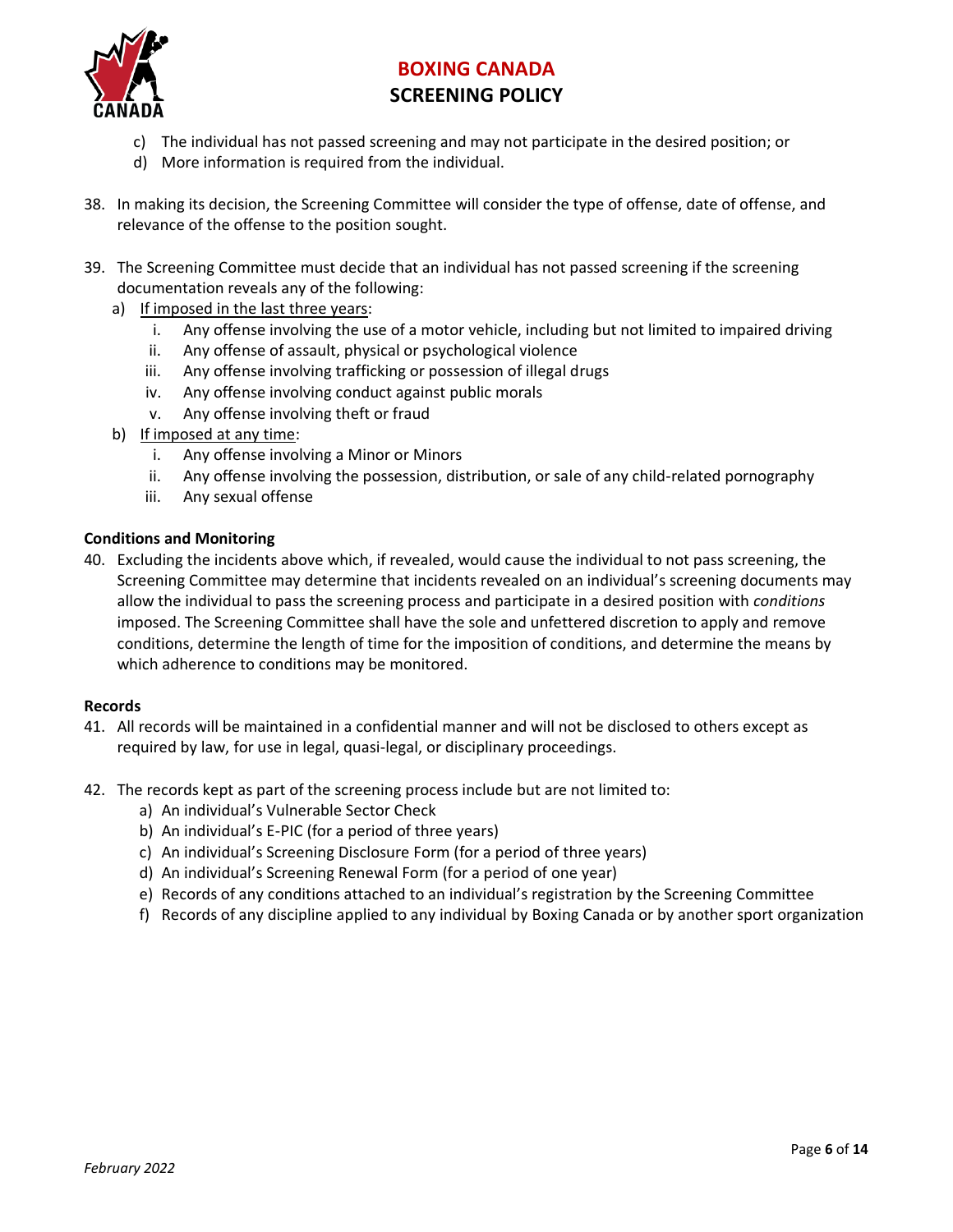

# **SCREENING POLICY**

## **Appendix A – Screening Requirements Matrix**

| <b>Risk</b>                      | Roles (Note Young People<br><b>Training</b>                                                                                                                                                                           |                                                                                                                                                                                                                                                                     |                                                                                                                                                                                                                                             |  |
|----------------------------------|-----------------------------------------------------------------------------------------------------------------------------------------------------------------------------------------------------------------------|---------------------------------------------------------------------------------------------------------------------------------------------------------------------------------------------------------------------------------------------------------------------|---------------------------------------------------------------------------------------------------------------------------------------------------------------------------------------------------------------------------------------------|--|
| Level                            | <b>Exception Below)</b>                                                                                                                                                                                               | Recommended/Required                                                                                                                                                                                                                                                | <b>Screening</b>                                                                                                                                                                                                                            |  |
| Level 1<br>Low Risk              | a)<br>Parents, youth or<br>volunteers acting in<br>non-regular or<br>informal basis                                                                                                                                   | Recommended:<br>• Respect in Sport for<br><b>Activity Leaders</b><br>• CAC Safe Sport<br><b>Training</b>                                                                                                                                                            | Complete an Application Form<br>$\bullet$<br>(Appendix B)<br>Complete a Screening Disclosure Form<br>$\bullet$<br>(Appendix C)<br>Participate in training, orientation, and<br>$\bullet$<br>monitoring as determined by the<br>organization |  |
| Level 2<br>Medium<br><b>Risk</b> | Athlete support<br>a)<br>personnel<br>b)<br>Non-coach employees<br>or managers<br><b>Directors</b><br>$\mathsf{c}$<br>Coaches who are<br>d)<br>typically under<br>supervision of another<br>coach.<br>Officials<br>e) | Recommended based on<br>role:<br>• Respect in Sport for<br><b>Activity Leaders</b><br>• Commit to Kids<br>Required:<br>• Respect in Sport<br><b>Activity Leaders</b><br>(National Officials)<br>• MED Certified<br>(Coaches)<br>• CAC Safe Sport<br><b>Training</b> | Level 1 Requirements<br>$\bullet$<br>Complete and provide an E-PIC<br>$\bullet$<br>Provide one letter of reference related<br>$\bullet$<br>to the position<br>Provide a driver's abstract, if requested<br>$\bullet$                        |  |
| Level 3<br><b>High Risk</b>      | <b>Full Time Coaches</b><br> a <br>b)<br>Coaches who travel<br>with Athletes<br>Coaches who could be<br>$\mathsf{C}$<br>alone with Athletes                                                                           | Recommended based on<br>role:<br>• Respect in Sport for<br><b>Activity Leaders</b><br>• Commit to Kids<br>Required:<br>• MED Certified<br><b>CAC Safe Sport</b><br><b>Training</b>                                                                                  | Level 2 Requirements<br>$\bullet$<br>Provide a VSC<br>$\bullet$<br>A second letter of reference from a<br>$\bullet$<br>sport organization                                                                                                   |  |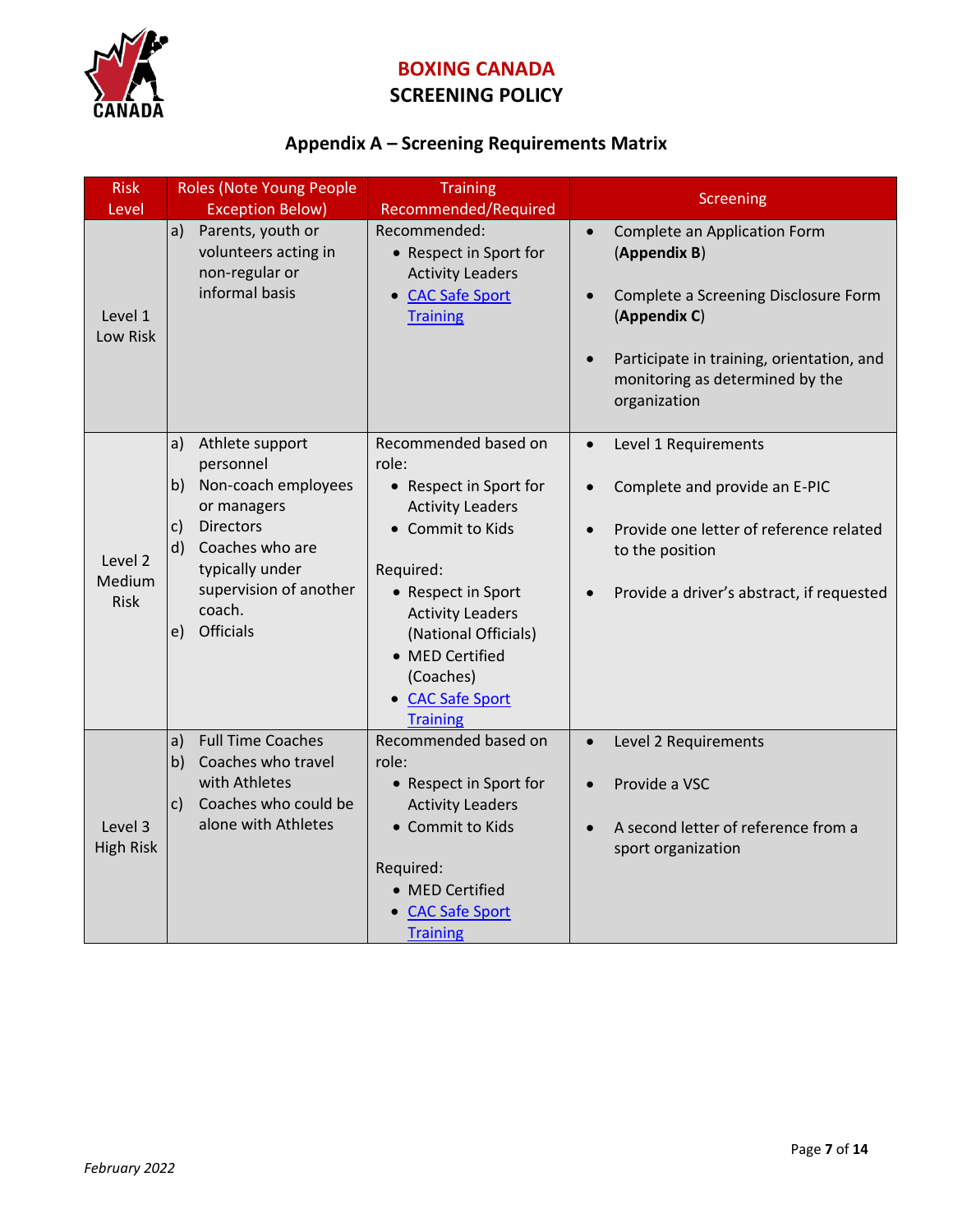

### **Young People**

For the purposes of this Policy, Boxing Canada defines a young person as someone who is younger than 18 years old. When screening young people, Boxing Canada will:

- a) Not require the young person to obtain a VSC or E-PIC; and
- b) In lieu of obtaining a VSC or E-PIC, require the young person to submit up to two (2) additional letters of reference.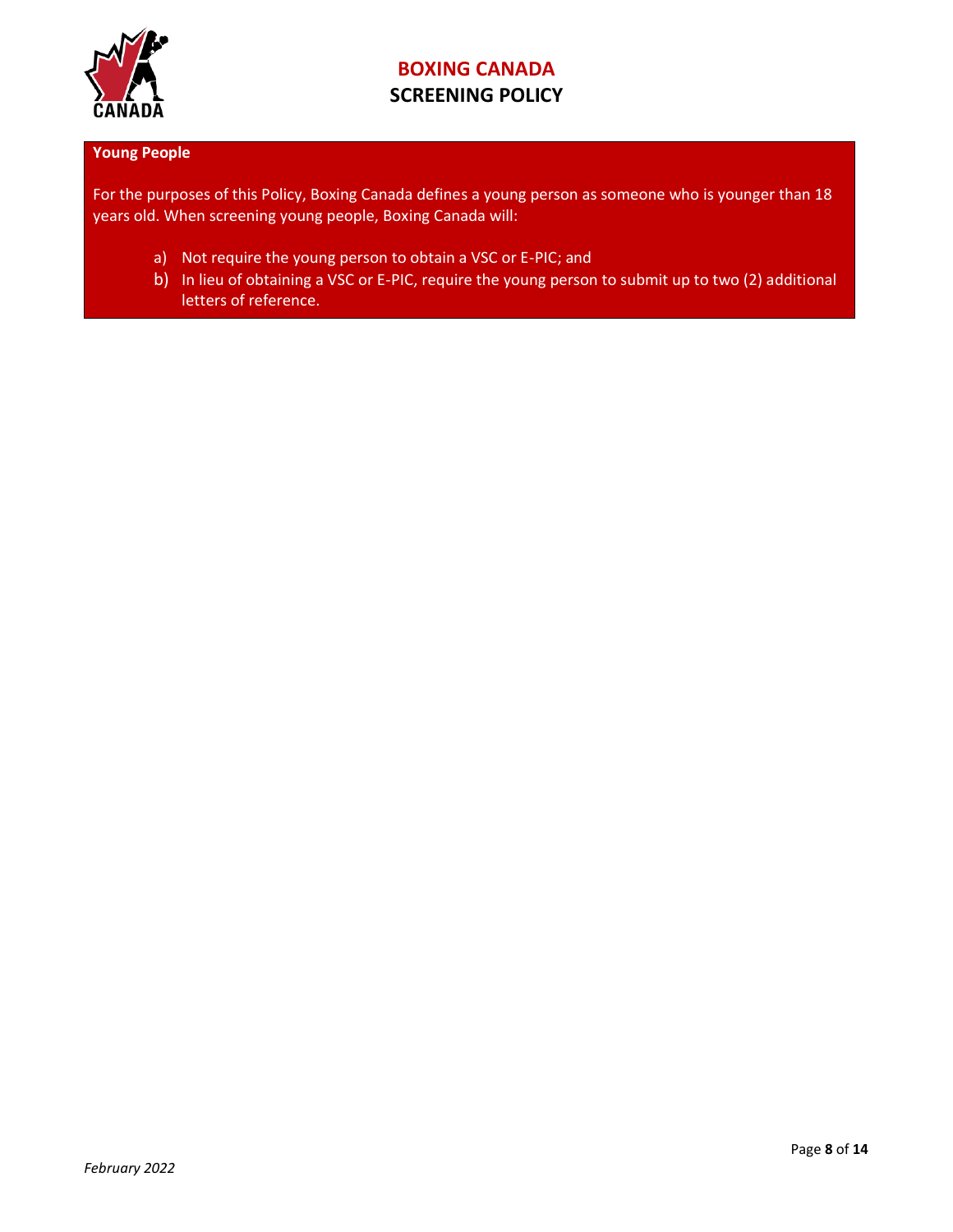

### **SCREENING POLICY**

### **Appendix B – Application Form**

*Note: Participants who are applying to volunteer or work within certain positions with Boxing Canada must complete this Application Form. Participants need to complete an Application Form once for the position sought. If the individual is applying for a new position within Boxing Canada, a new Application Form must be submitted.*

| First                                     |                                          | Middle                                                                                     | Last                                                                                                                                                                                                                             |  |  |  |
|-------------------------------------------|------------------------------------------|--------------------------------------------------------------------------------------------|----------------------------------------------------------------------------------------------------------------------------------------------------------------------------------------------------------------------------------|--|--|--|
| <b>CURRENT PERMANENT ADDRESS:</b>         |                                          |                                                                                            |                                                                                                                                                                                                                                  |  |  |  |
| Street                                    | City                                     | Province                                                                                   | Postal                                                                                                                                                                                                                           |  |  |  |
|                                           | DATE OF BIRTH: _________________________ | GENDER IDENTITY: ________________                                                          |                                                                                                                                                                                                                                  |  |  |  |
|                                           | Month/Day/Year                           |                                                                                            |                                                                                                                                                                                                                                  |  |  |  |
| EMAIL: __________________________________ |                                          |                                                                                            |                                                                                                                                                                                                                                  |  |  |  |
|                                           |                                          |                                                                                            |                                                                                                                                                                                                                                  |  |  |  |
|                                           | [https://boxingcanada.org/documents/]    | not limited to the Code of Conduct and Ethics. Policies are located at the following link: | By signing this document below, I agree to adhere to the policies and procedures of Boxing Canada including but                                                                                                                  |  |  |  |
| position.                                 |                                          |                                                                                            | I recognize that I must pass certain screening requirements depending on the position sought, as outlined in the<br>Screening Policy, and that the Screening Committee will determine my eligibility to volunteer or work in the |  |  |  |

**NAME (print)**: \_\_\_\_\_\_\_\_\_\_\_\_\_\_\_\_\_\_\_\_\_\_\_\_ **DATE**: \_\_\_\_\_\_\_\_\_\_\_\_\_\_\_\_\_\_\_\_\_\_\_\_\_\_

| SIGNATURE: |  |
|------------|--|
|            |  |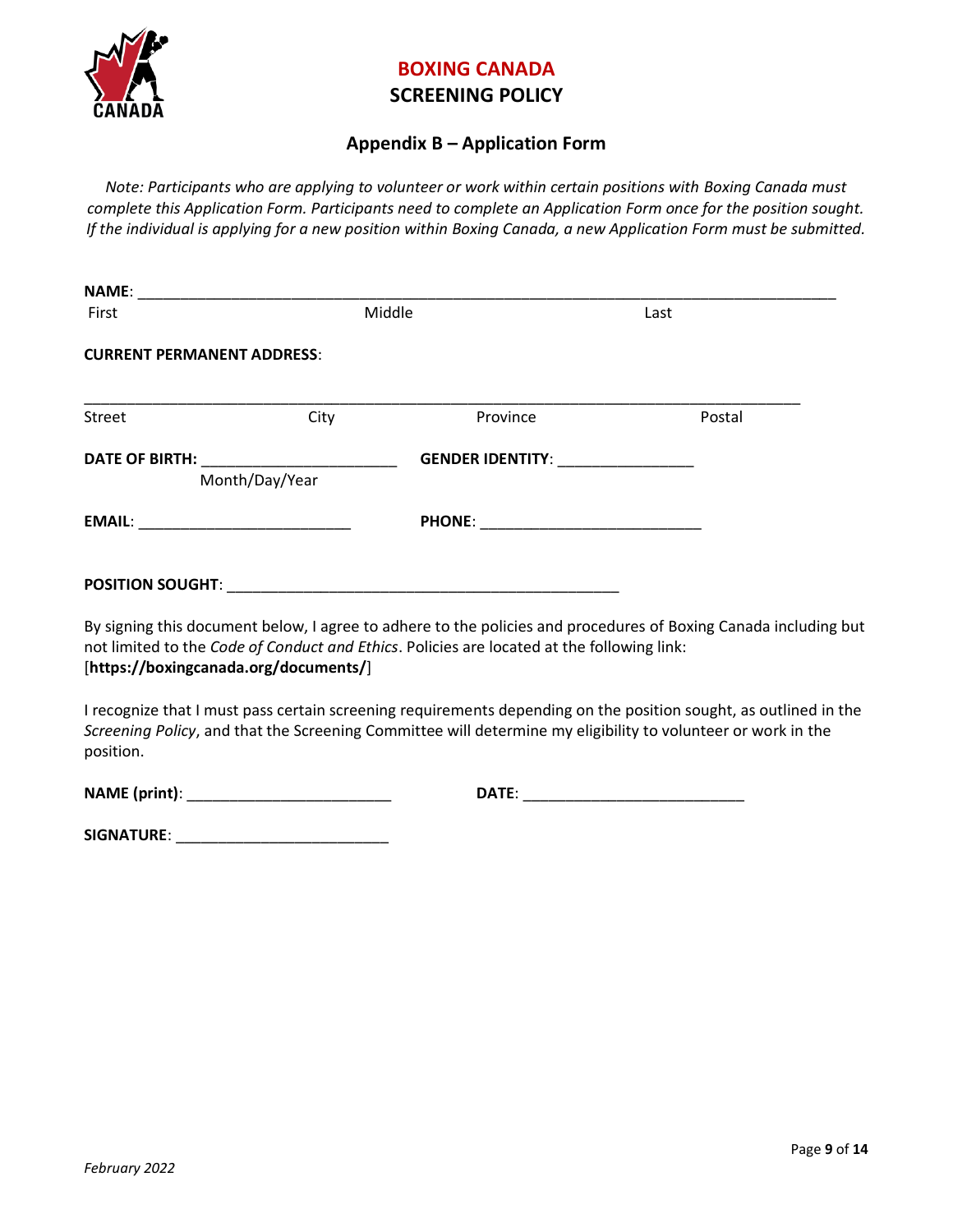

# **SCREENING POLICY**

# **Appendix C – Screening Disclosure Form**

| First                             | Middle                                |                                                | Last                                                                                                                                                                                                                                                                                                                         |  |  |
|-----------------------------------|---------------------------------------|------------------------------------------------|------------------------------------------------------------------------------------------------------------------------------------------------------------------------------------------------------------------------------------------------------------------------------------------------------------------------------|--|--|
|                                   |                                       |                                                |                                                                                                                                                                                                                                                                                                                              |  |  |
| <b>CURRENT PERMANENT ADDRESS:</b> |                                       |                                                |                                                                                                                                                                                                                                                                                                                              |  |  |
| Street                            | City                                  | Province                                       | Postal                                                                                                                                                                                                                                                                                                                       |  |  |
|                                   | Month/Day/Year                        |                                                |                                                                                                                                                                                                                                                                                                                              |  |  |
|                                   |                                       |                                                |                                                                                                                                                                                                                                                                                                                              |  |  |
|                                   |                                       | volunteer responsibilities or other privileges | Note: Failure to disclose truthful information below may be considered an intentional omission and the loss of                                                                                                                                                                                                               |  |  |
|                                   | Attach additional pages as necessary. |                                                | 1. Have you been convicted of a crime? If so, please complete the following information for each conviction.                                                                                                                                                                                                                 |  |  |
|                                   |                                       |                                                |                                                                                                                                                                                                                                                                                                                              |  |  |
|                                   |                                       |                                                |                                                                                                                                                                                                                                                                                                                              |  |  |
|                                   |                                       |                                                |                                                                                                                                                                                                                                                                                                                              |  |  |
|                                   |                                       |                                                |                                                                                                                                                                                                                                                                                                                              |  |  |
|                                   |                                       |                                                |                                                                                                                                                                                                                                                                                                                              |  |  |
| pages as necessary.               |                                       |                                                | 2. Have you ever been disciplined or sanctioned by a sport governing body or by an independent body (e.g.,<br>private tribunal, government agency, etc.) or dismissed from a coaching or volunteer position? If so,<br>please complete the following information for each disciplinary action or sanction. Attach additional |  |  |
|                                   |                                       |                                                |                                                                                                                                                                                                                                                                                                                              |  |  |
|                                   |                                       |                                                |                                                                                                                                                                                                                                                                                                                              |  |  |
|                                   |                                       |                                                |                                                                                                                                                                                                                                                                                                                              |  |  |
|                                   |                                       |                                                |                                                                                                                                                                                                                                                                                                                              |  |  |
|                                   |                                       |                                                |                                                                                                                                                                                                                                                                                                                              |  |  |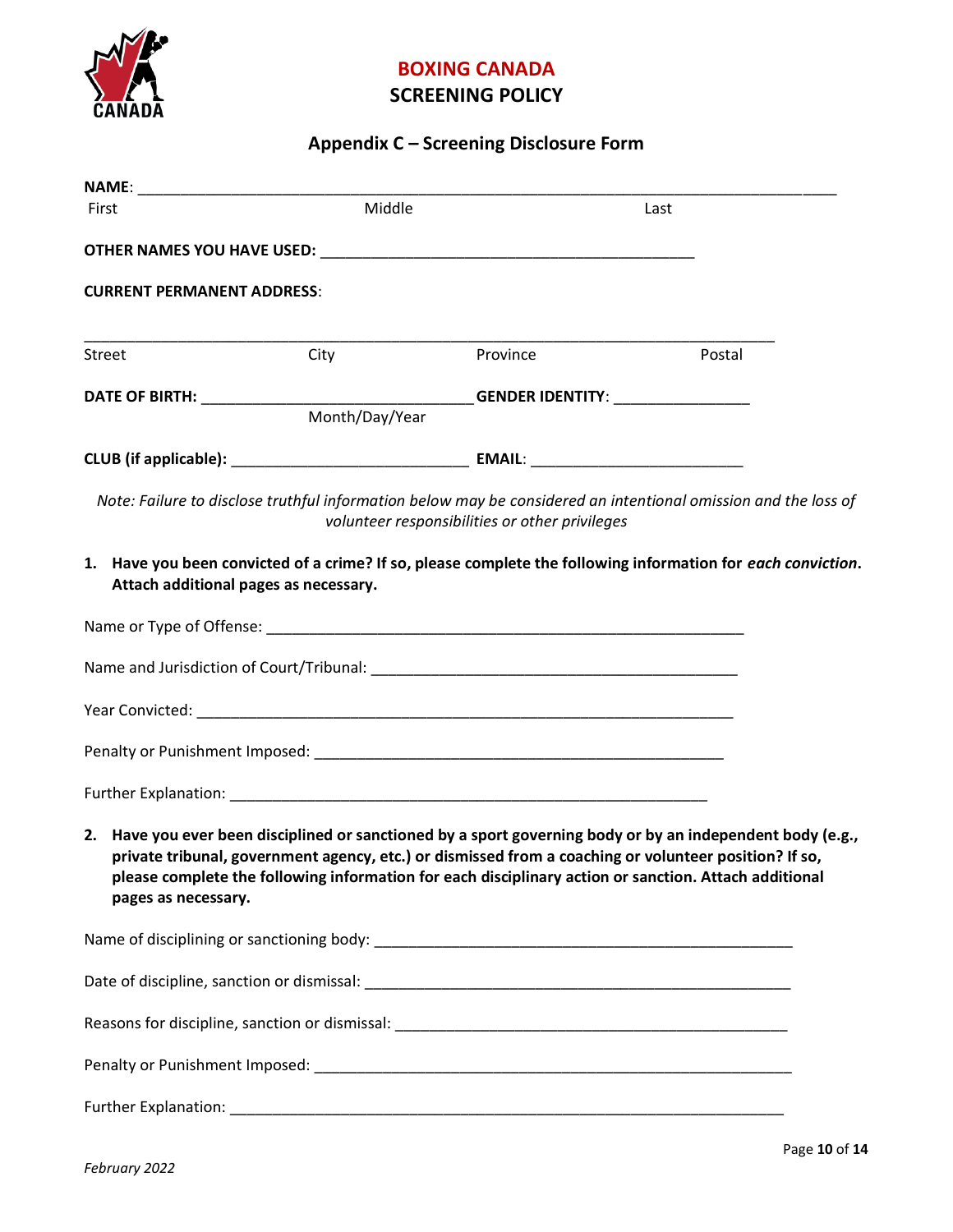

**3. Are criminal charges or any other sanctions, including those from a sport body, private tribunal or government agency, currently pending or threatened against you? If so, please complete the following information for each pending charge or sanction. Attach additional pages as necessary.**

| Name and Jurisdiction of Court/Tribunal: Name and Jurisdiction of Court/Tribunal: |
|-----------------------------------------------------------------------------------|
|                                                                                   |
| Further Explanation:                                                              |

### **PRIVACY STATEMENT**

By completing and submitting this Screening Disclosure Form, I consent and authorize Boxing Canada to collect, use and disclose my personal information, including all information provided on the Screening Disclosure Form as well as my Enhanced Police Information Check and/or Vulnerable Sector Check (when permitted by law) for the purposes of screening, implementation of the *Screening Policy*, administering membership services, and communicating with National Sport Organizations, Provincial/Territorial Sport Organizations, Clubs, and other organizations involved in the governance of sport. Boxing Canada does not distribute personal information for commercial purposes.

#### **CERTIFICATION**

I hereby certify that the information contained in this Screening Disclosure Form is accurate, correct, truthful and complete.

I further certify that I will immediately inform Boxing Canada of any changes in circumstances that would alter my original responses to this Screening Disclosure Form. Failure to do so may result in the withdrawal of volunteer responsibilities or other privileges and/or disciplinary action.

**NAME (print)**: \_\_\_\_\_\_\_\_\_\_\_\_\_\_\_\_\_\_\_\_\_\_\_\_ **DATE**: \_\_\_\_\_\_\_\_\_\_\_\_\_\_\_\_\_\_\_\_\_\_\_\_\_\_

| DAT<br>. . |  |  |  |
|------------|--|--|--|
|            |  |  |  |

**SIGNATURE**: \_\_\_\_\_\_\_\_\_\_\_\_\_\_\_\_\_\_\_\_\_\_\_\_\_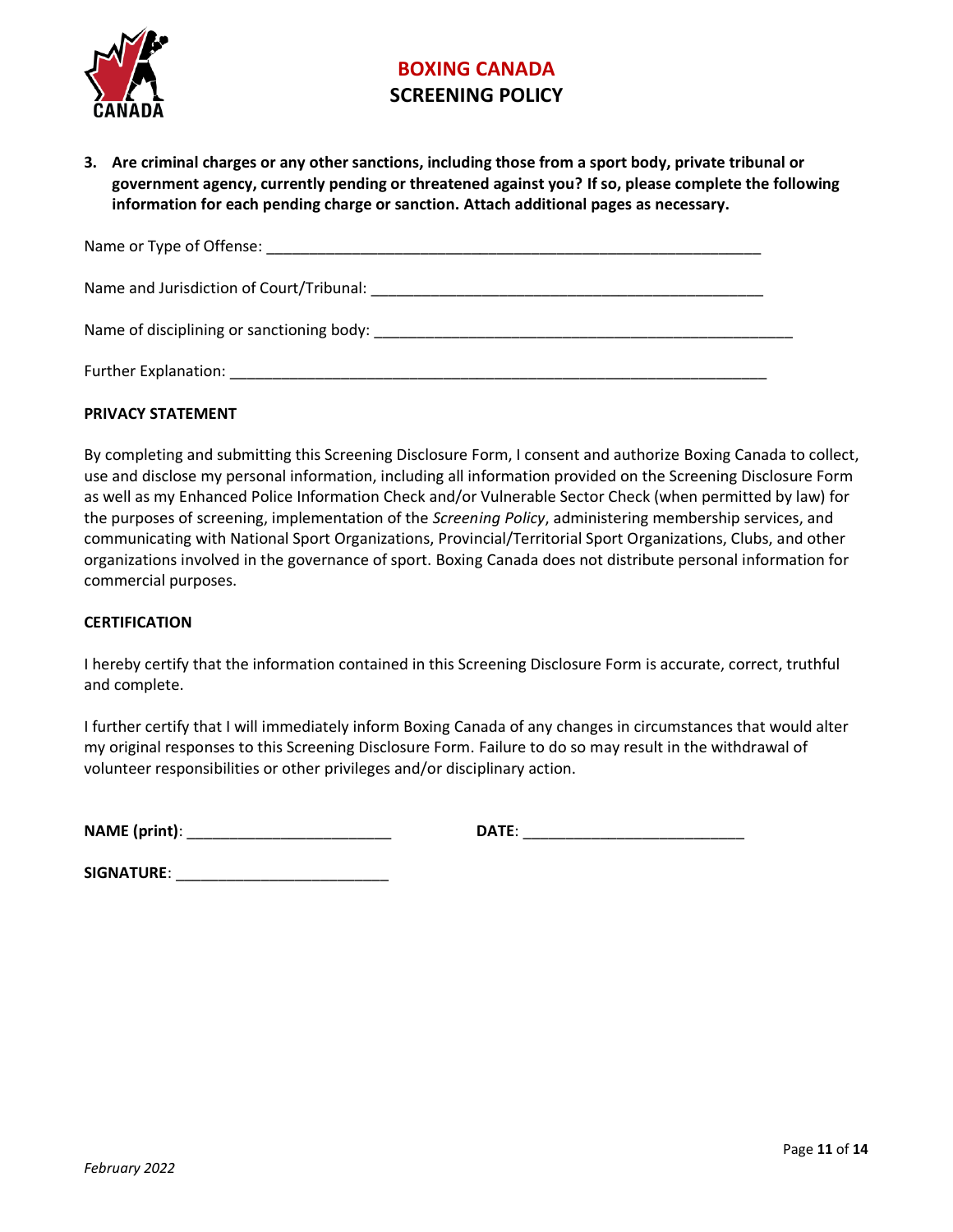

### **SCREENING POLICY**

### **Appendix D – Screening Renewal Form**

| <b>NAME:</b>                            |        |                         |        |  |  |  |
|-----------------------------------------|--------|-------------------------|--------|--|--|--|
| First                                   | Middle |                         | Last   |  |  |  |
| <b>CURRENT PERMANENT ADDRESS:</b>       |        |                         |        |  |  |  |
| Street                                  | City   | Province                | Postal |  |  |  |
| <b>DATE OF BIRTH:</b><br>Month/Day/Year |        | <b>GENDER IDENTITY:</b> |        |  |  |  |
| <b>EMAIL:</b>                           |        | <b>PHONE:</b>           |        |  |  |  |

By signing this document below, I certify that there have been no changes to my criminal record since I last submitted an Enhanced Police Information Check and/or Vulnerable Sector Check and/or Screening Disclosure Form and/or Driver's Abstract ("Personal Document") to Boxing Canada. I further certify that there are no outstanding charges and warrants, judicial orders, peace bonds, probation or prohibition orders, or applicable non-conviction information, and there have been no absolute and conditional discharges.

I agree that any Personal Document that I would obtain or submit on the date indicated below would be no different than the last Personal Document that I submitted to Boxing Canada. I understand that if there have been any changes, or if I suspect that there have been any changes, it is my responsibility to obtain and submit a new Personal Document to the Organization's Screening Committee instead of this form.

**I recognize that if there have been changes to the results available from any Personal Document and if I submit this form improperly, then I am subject to disciplinary action and/or the removal of volunteer responsibilities or other privileges at the discretion of the Screening Committee.** 

**NAME (print)**: \_\_\_\_\_\_\_\_\_\_\_\_\_\_\_\_\_\_\_\_\_\_\_\_ **DATE**: \_\_\_\_\_\_\_\_\_\_\_\_\_\_\_\_\_\_\_\_\_\_\_\_\_\_

| DAT<br>. . |  |  |  |
|------------|--|--|--|
|            |  |  |  |

**SIGNATURE**: \_\_\_\_\_\_\_\_\_\_\_\_\_\_\_\_\_\_\_\_\_\_\_\_\_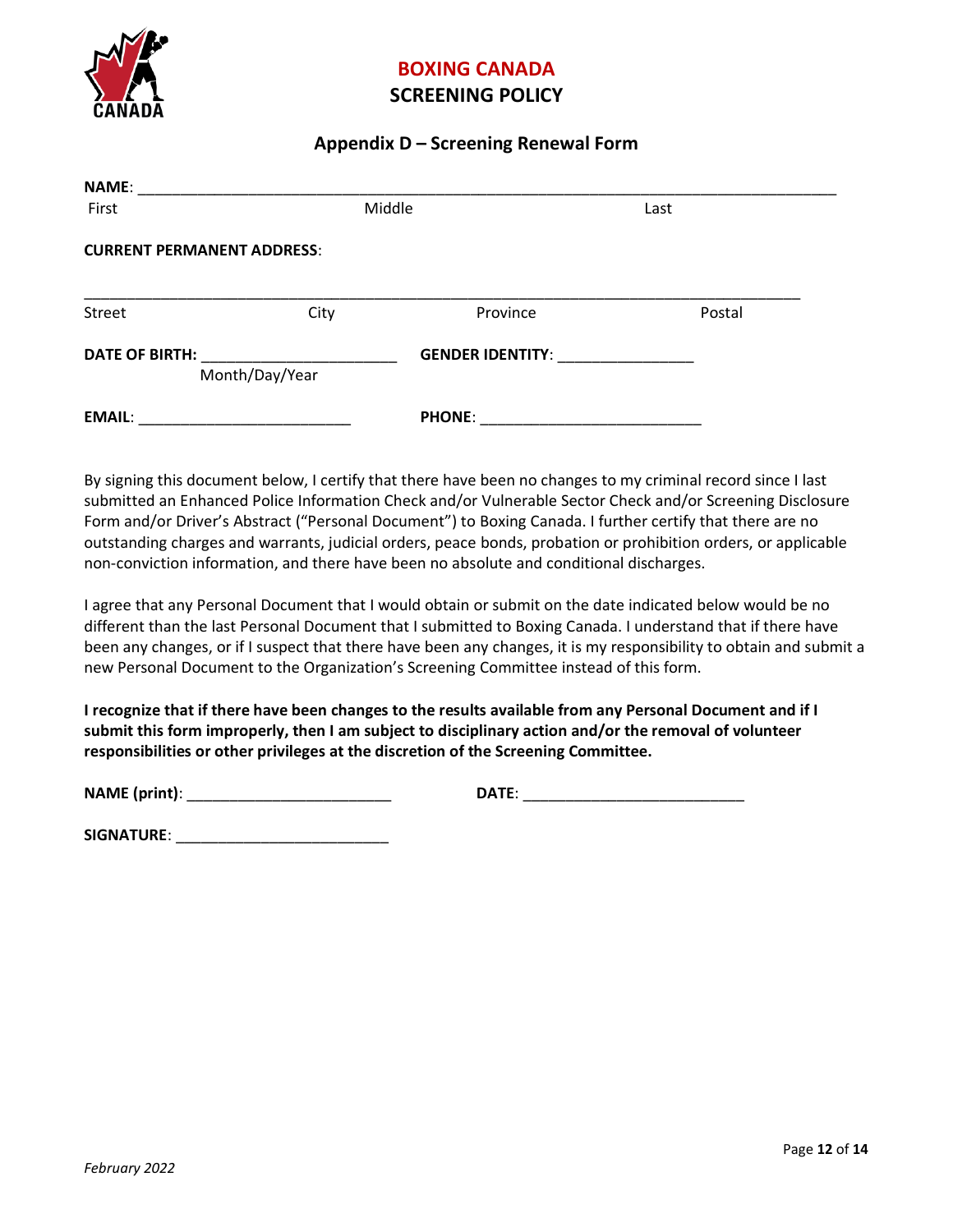

## **Appendix E – Volunteer Orientation and Training Acknowledgement Form**

|      | 1. I have the following role(s) with Boxing Canada (circle as many as apply):                                                         |           |                         |  |  |  |  |
|------|---------------------------------------------------------------------------------------------------------------------------------------|-----------|-------------------------|--|--|--|--|
|      | Parent / Guardian                                                                                                                     | Coach     | Director / Volunteer    |  |  |  |  |
|      | Athlete                                                                                                                               | Official  | <b>Committee Member</b> |  |  |  |  |
|      | 2. As an individual affiliated with Boxing Canada, I acknowledge I have received completed the following<br>orientation and training: |           |                         |  |  |  |  |
|      |                                                                                                                                       |           |                         |  |  |  |  |
|      |                                                                                                                                       |           |                         |  |  |  |  |
|      |                                                                                                                                       |           |                         |  |  |  |  |
|      |                                                                                                                                       |           |                         |  |  |  |  |
|      |                                                                                                                                       |           |                         |  |  |  |  |
|      |                                                                                                                                       |           |                         |  |  |  |  |
|      |                                                                                                                                       |           |                         |  |  |  |  |
| Name |                                                                                                                                       | Signature | Date                    |  |  |  |  |